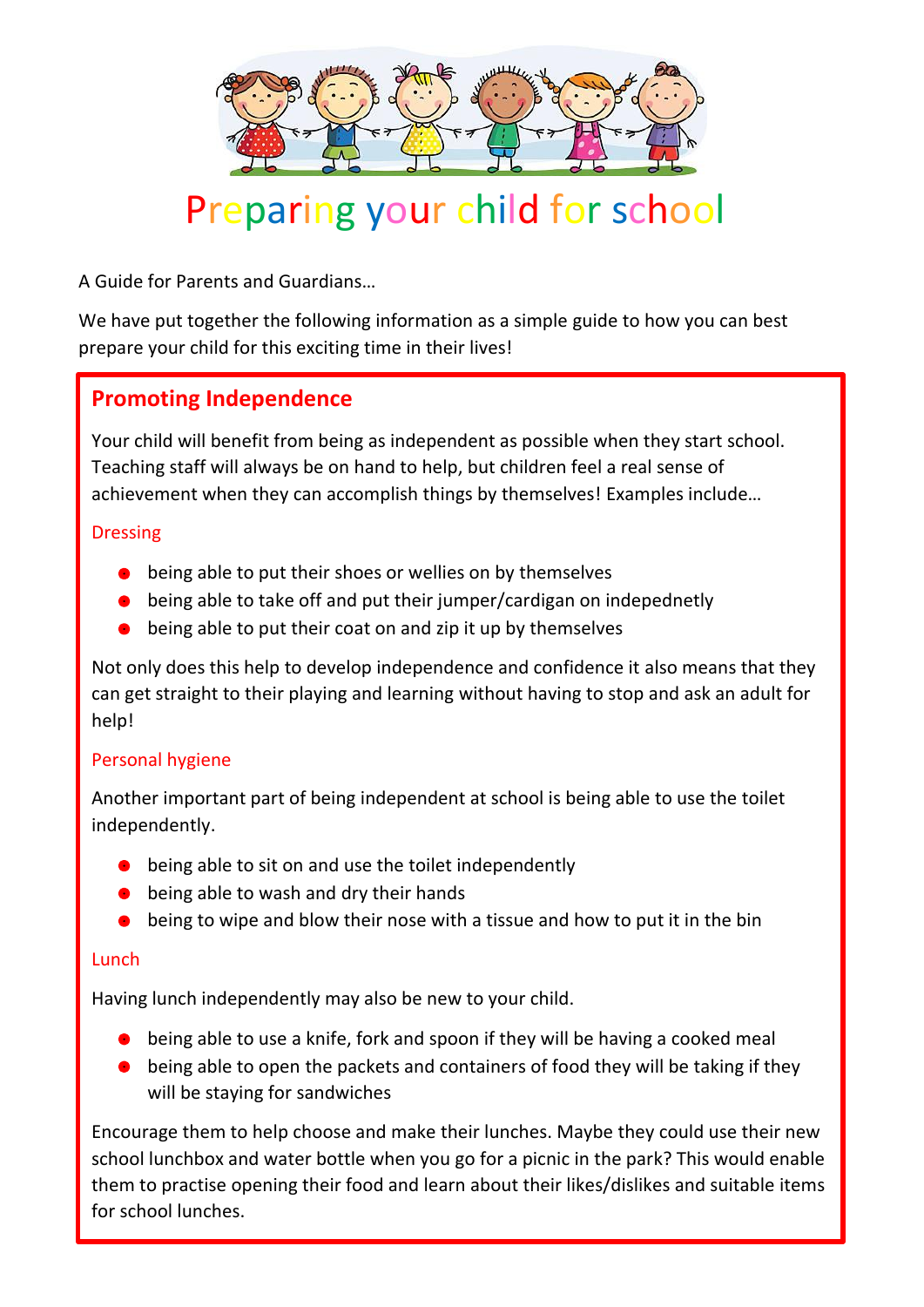## **Promoting Independence** continued

Your child will also benefit from having experienced being away from you for short periods of time, such as going to a friend's house to play. This will really develop their confidence and independence and stand them in good stead when it comes to saying goodbye on that first morning at school.

#### **Social Skills**

Social Skills As parents and carers, you are key to instilling good behaviour in your children from the start.

- $\triangleright$  Being able to interact appropriately with other children and share resources is a key skill that will help your child when they start school.
- $\triangleright$  Play dates with other children will help to promote these skills and you could arrange these with future classmates if possible.
- $\triangleright$  During the play date, you can model social phrases such as 'my turn please' or 'let's share' and join in with pretend play to start the game off and then fade out as children get into character.

**We know that parents can have a huge impact on their child's talking and listening development and the summer is a perfect time for trying out simple language boosting activities:**



## **Communication and Language**

Many parents worry if their child will be able to tell the teacher if they need something or if they will make friends. Good communication skills underpin these abilities.

Your child may be starting school with identified communication difficulties, or you may have concerns that have not yet been addressed.

Please share these concerns with school in any information sharing session (or when completing paperwork) with the school.

## **Listening and Attention Skills**

Your child will be given many spoken instructions throughout the school day and will need to be able to shift their attention from what they are doing to listening to what the teacher is saying.

- o A lovely activity to promote this is to go on a 'listening walk' where your child listens for all the sounds around them in the park or town centre.
- o You could also jot down all the sounds your child notices and talk about these back at home to retell the journey based on the sounds they heard.